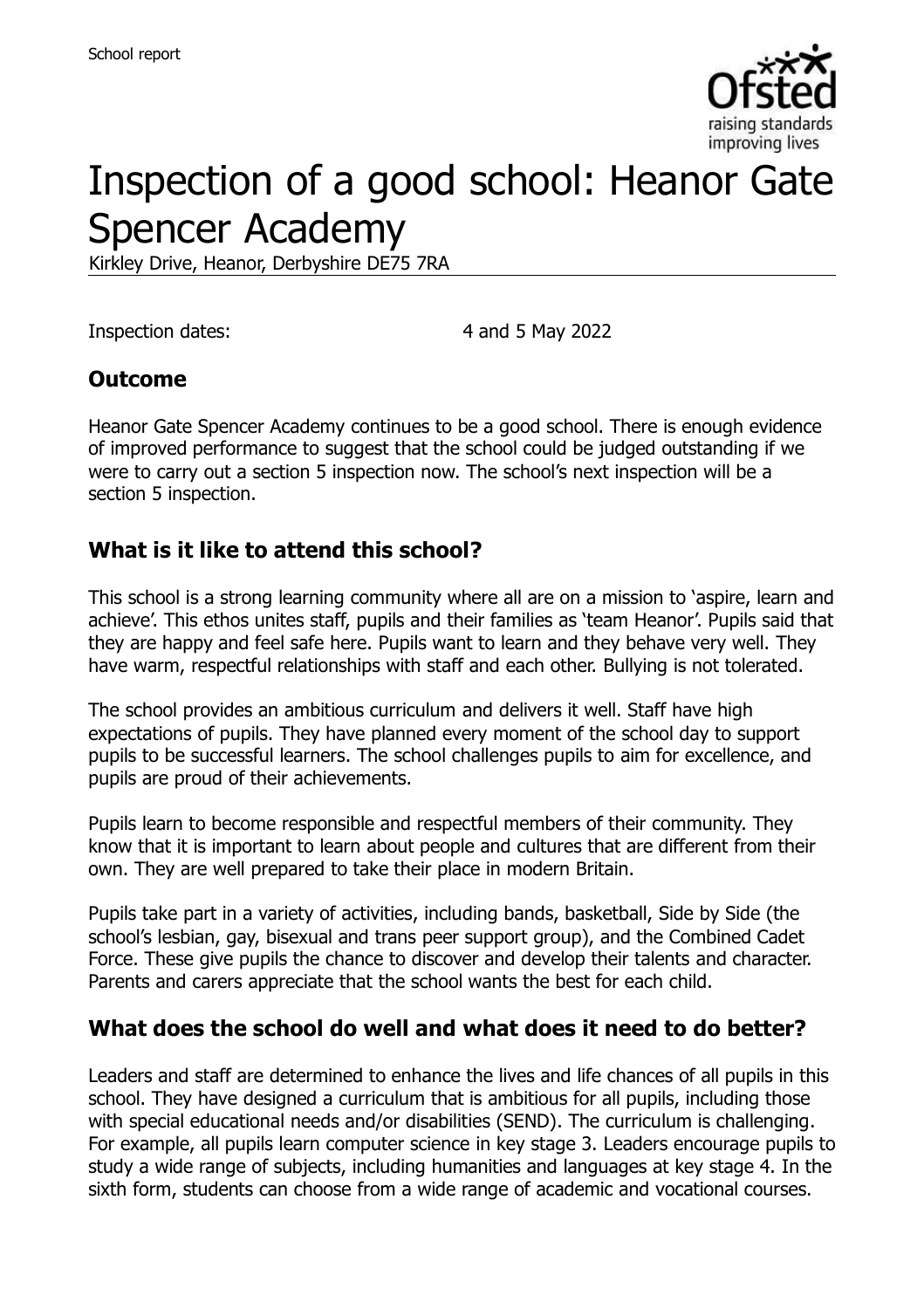

Leaders have worked hard to improve the quality of the curriculum in each subject from Year 7 to Year 13. Leaders make sure that staff have thought carefully about the important knowledge and concepts they want pupils to learn. Teachers plan learning to build on what pupils already know towards ambitious learning goals.

Teachers have very good subject knowledge. They know their pupils and their individual needs well. They present information clearly and they teach pupils the vocabulary that they need to succeed in each subject. Staff ask pupils the right questions in the right way to check their understanding. Each lesson begins with 'long-term retrieval'. Pupils value this as it helps them to remember more. Leaders insist that teachers break down content into chunks and then put these together to build knowledge over time. Staff expertly support pupils with SEND to learn well. As a result, pupils' learning is secure before they move on to the next step.

The school has planned a highly effective tutor-time programme that includes spelling, vocabulary building and numeracy. Leaders make sure that this programme meets the needs of all learners, based on their starting points. The school is focused on supporting all pupils to be better readers. Pupils who need extra help with reading receive it. In science, the teaching of literacy is particularly strong. Leaders have clear plans to make the teaching of literacy even better.

Pupils' work shows that they achieve highly. Teachers help pupils to understand how to transfer their knowledge to their written work. Pupils are proud of their work. They learn to be independent and they know what to do to learn more. The quality of work and discussion in lessons from Year 7 to Year 13 is high. The school makes highly effective use of assessment to check what pupils know and can do. Teachers identify gaps in pupils' knowledge and plan effectively to fill them.

Pupils' behaviour is very good. Lessons are calm and pupils work with focus. They listen respectfully and respond positively to staff and each other. They are equally respectful at break- and lunchtime. When pupils do misbehave, staff deal with it firmly and fairly.

The school has a strong programme of personal development. Pupils learn about other cultures and beliefs. They learn how to be a responsible citizen. Students in the sixth form give back to the school, for example by helping younger pupils with their reading. Leaders provide opportunities for pupils to contribute to the school community. Careers education is effective, and pupils know what choices they have.

Leaders and staff want the very best for each pupil and they work hard to achieve it. They are supported by governors and the multi-academy trust very well. Leaders manage staff's workload carefully. They provide a programme of high-quality professional development. Staff are proud to work here.

# **Safeguarding**

The arrangements for safeguarding are effective.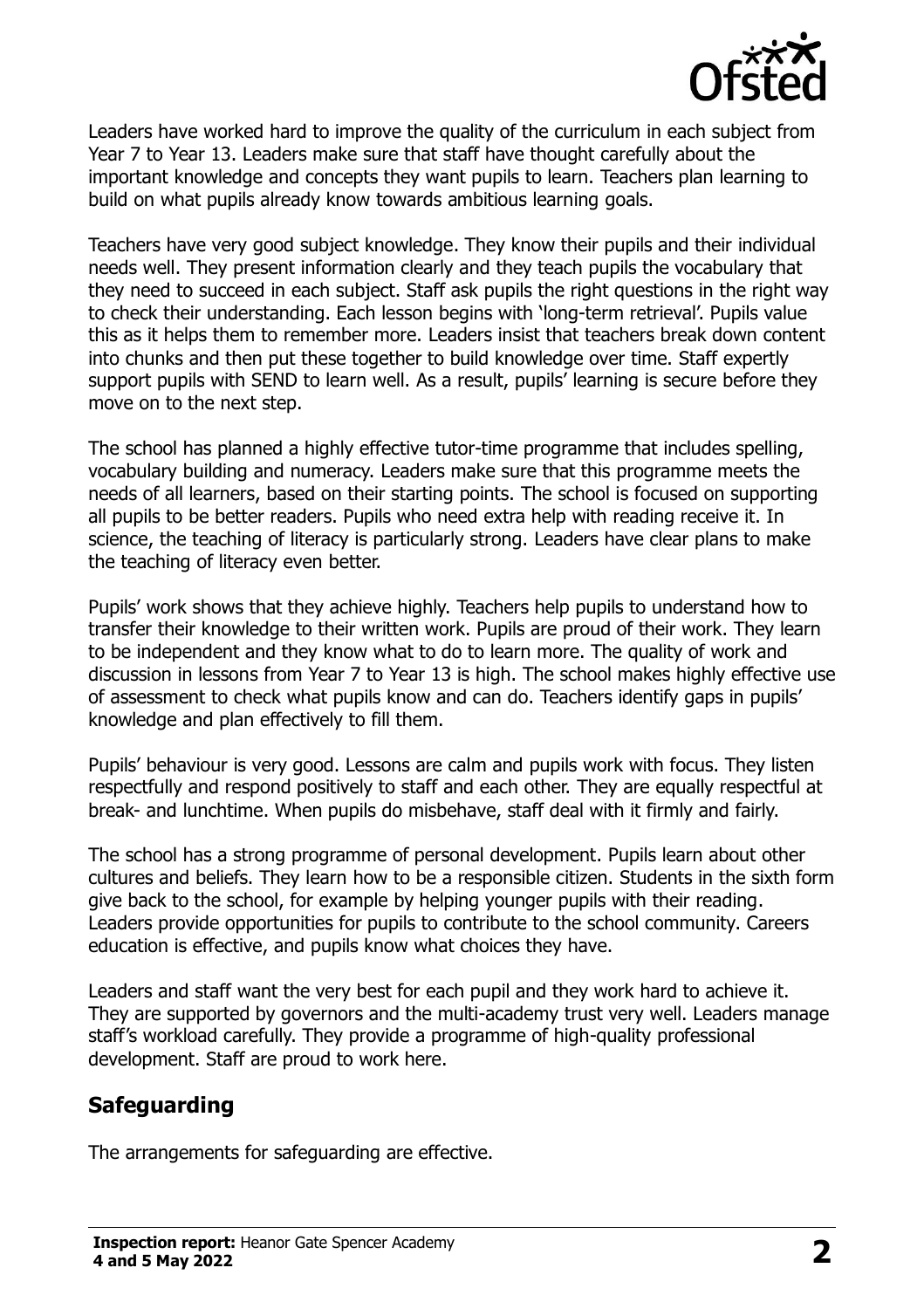

Staff receive regular safeguarding training. They know how to report concerns about pupils and what signs to look out for. The safeguarding team manages concerns carefully and keeps accurate records. The team has set up systems to support pupils and families. It works effectively with outside agencies to make sure that pupils get expert help when they need it.

Pupils learn to keep themselves and others safe. They know how to get help if they need it. Pupils learn about healthy, respectful relationships. The use of derogatory language is rare, and when it does occur, staff respond swiftly.

### **Background**

When we have judged a school to be good, we will then normally go into the school about once every four years to confirm that the school remains good. This is called a section 8 inspection of a good or outstanding school, because it is carried out under section 8 of the Education Act 2005. We do not give graded judgements on a section 8 inspection. However, if we find evidence that a school would now receive a higher or lower grade, then the next inspection will be a section 5 inspection. Usually this is within one to two years of the date of the section 8 inspection. If we have serious concerns about safeguarding, behaviour or the quality of education, we will deem the section 8 inspection as a section 5 inspection immediately.

This is the first section 8 inspection since we judged the school to be good in March 2017.

#### **How can I feed back my views?**

You can use [Ofsted Parent View](https://parentview.ofsted.gov.uk/) to give Ofsted your opinion on your child's school, or to find out what other parents and carers think. We use information from Ofsted Parent View when deciding which schools to inspect, when to inspect them and as part of their inspection.

The Department for Education has further quidance on how to complain about a school.

If you are the school and you are not happy with the inspection or the report, you can [complain to Ofsted.](https://www.gov.uk/complain-ofsted-report)

# **Further information**

You can search for [published performance information](http://www.compare-school-performance.service.gov.uk/) about the school.

In the report, '[disadvantaged pupils](http://www.gov.uk/guidance/pupil-premium-information-for-schools-and-alternative-provision-settings)' refers to those pupils who attract government pupil premium funding: pupils claiming free school meals at any point in the last six years and pupils in care or who left care through adoption or another formal route.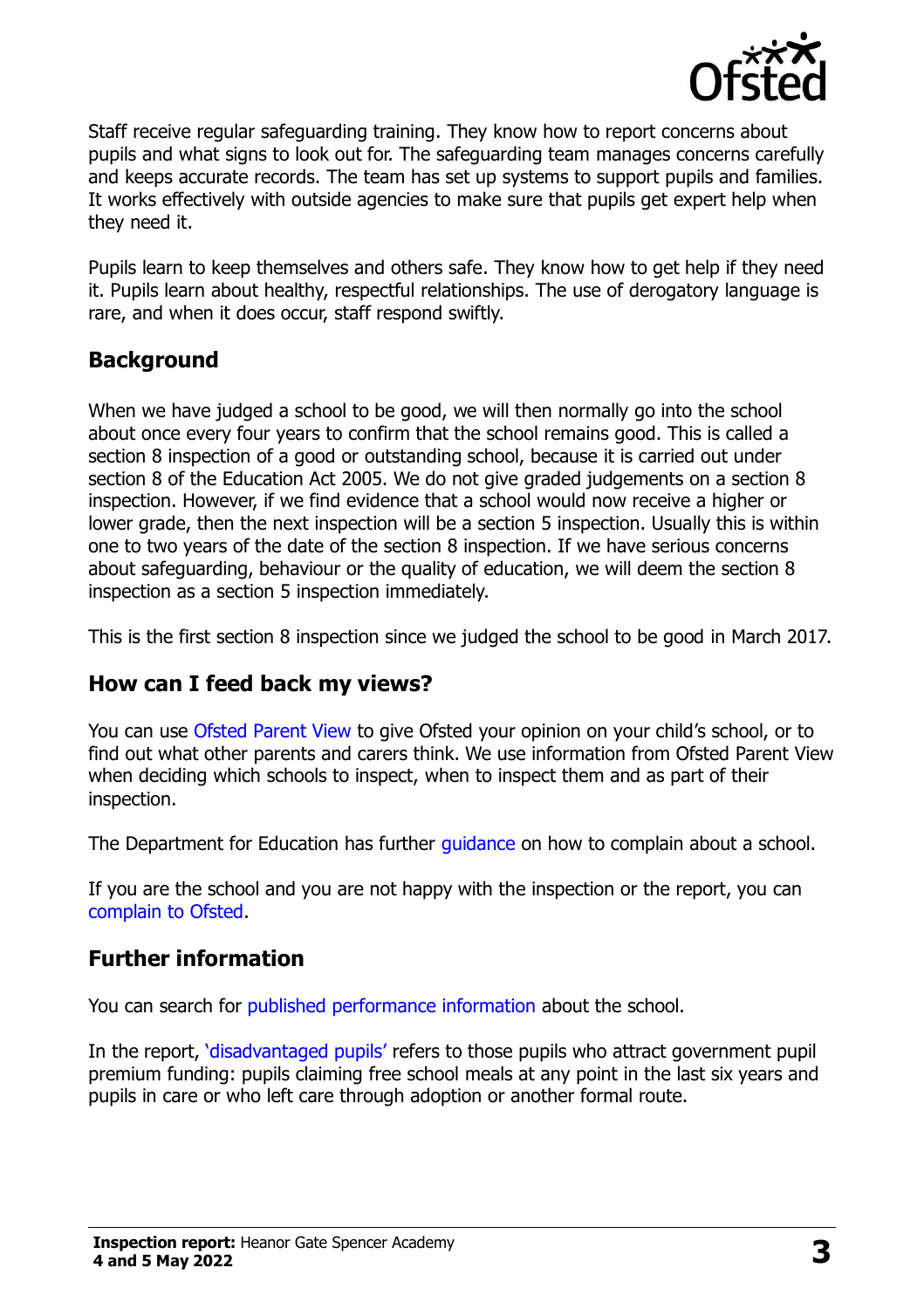

#### **School details**

| Unique reference number                            | 137606                                                             |
|----------------------------------------------------|--------------------------------------------------------------------|
| <b>Local authority</b>                             | Derbyshire                                                         |
| <b>Inspection number</b>                           | 10227837                                                           |
| <b>Type of school</b>                              | Secondary comprehensive                                            |
| <b>School category</b>                             | Academy converter                                                  |
| Age range of pupils                                | 11 to 18                                                           |
| <b>Gender of pupils</b>                            | Mixed                                                              |
| <b>Gender of pupils in sixth-form</b><br>provision | Mixed                                                              |
| Number of pupils on the school roll                | 1,321                                                              |
| Of which, number on roll in the sixth<br>form      | 274                                                                |
| <b>Appropriate authority</b>                       | Board of trustees                                                  |
| <b>Chair of trust</b>                              | Donna Kinderman                                                    |
| <b>Principal</b>                                   | Stephen Huntington                                                 |
| <b>Website</b>                                     | www.heanorgatespencer.com                                          |
| Date of previous inspection                        | 15 and 16 March 2017, under section 5 of<br>the Education Act 2005 |

#### **Information about this school**

- The school uses three alternative providers for a small number of pupils. One is registered and two are unregistered.
- The school meets the requirements of the Baker Clause, which requires schools to provide pupils in Years 8 to 13 with information about approved technical educational qualifications and apprenticeships.
- The school has a large sixth form.

# **Information about this inspection**

■ This was the first routine inspection the school had received since the COVID-19 pandemic began. Inspectors discussed the impact of the pandemic with leaders, and have taken that into account in their evaluation of the school.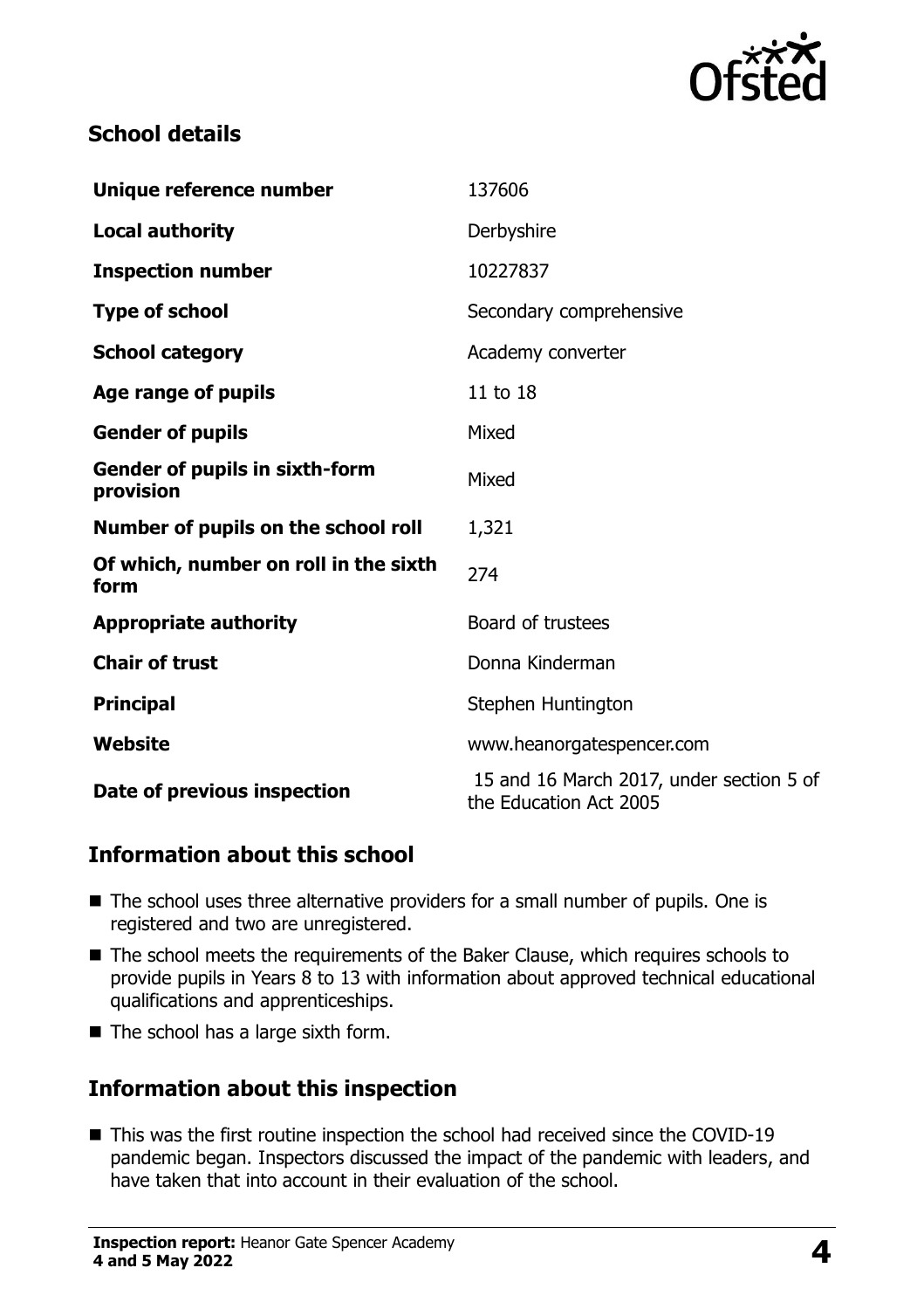

- Inspectors met with senior leaders, representatives of the multi-academy trust and members of the local governing board.
- Inspectors carried out deep dives in English, science and languages. Inspectors met with subject leaders, looked at curriculum plans, visited lessons, spoke with teachers, spoke with pupils about their learning and looked at samples of pupils' work.
- Inspectors also met with subject leaders, looked at curriculum plans, visited lessons and looked at samples of pupils' work in other subjects. They visited the resource base for pupils with SEND and observed pupils' learning. They visited tutor time and assemblies.
- Inspectors held meetings with leaders to discuss the school's safeguarding arrangements. They scrutinised a range of records relating to safeguarding and behaviour, including bullying.
- Inspectors spoke with representatives of the alternative providers used by the school.
- Inspectors observed pupils at different times of the school day, including the start and the end of the day, and at lunchtime and breaktime.
- Inspectors spoke with staff and pupils during the inspection.
- Inspectors considered the views of parents, pupils and staff through their respective Ofsted surveys.

#### **Inspection team**

| Aoife Galletly, lead inspector | Her Majesty's Inspector |  |
|--------------------------------|-------------------------|--|
| Janis Warren                   | Ofsted Inspector        |  |
| Julian Scholefield             | Ofsted Inspector        |  |